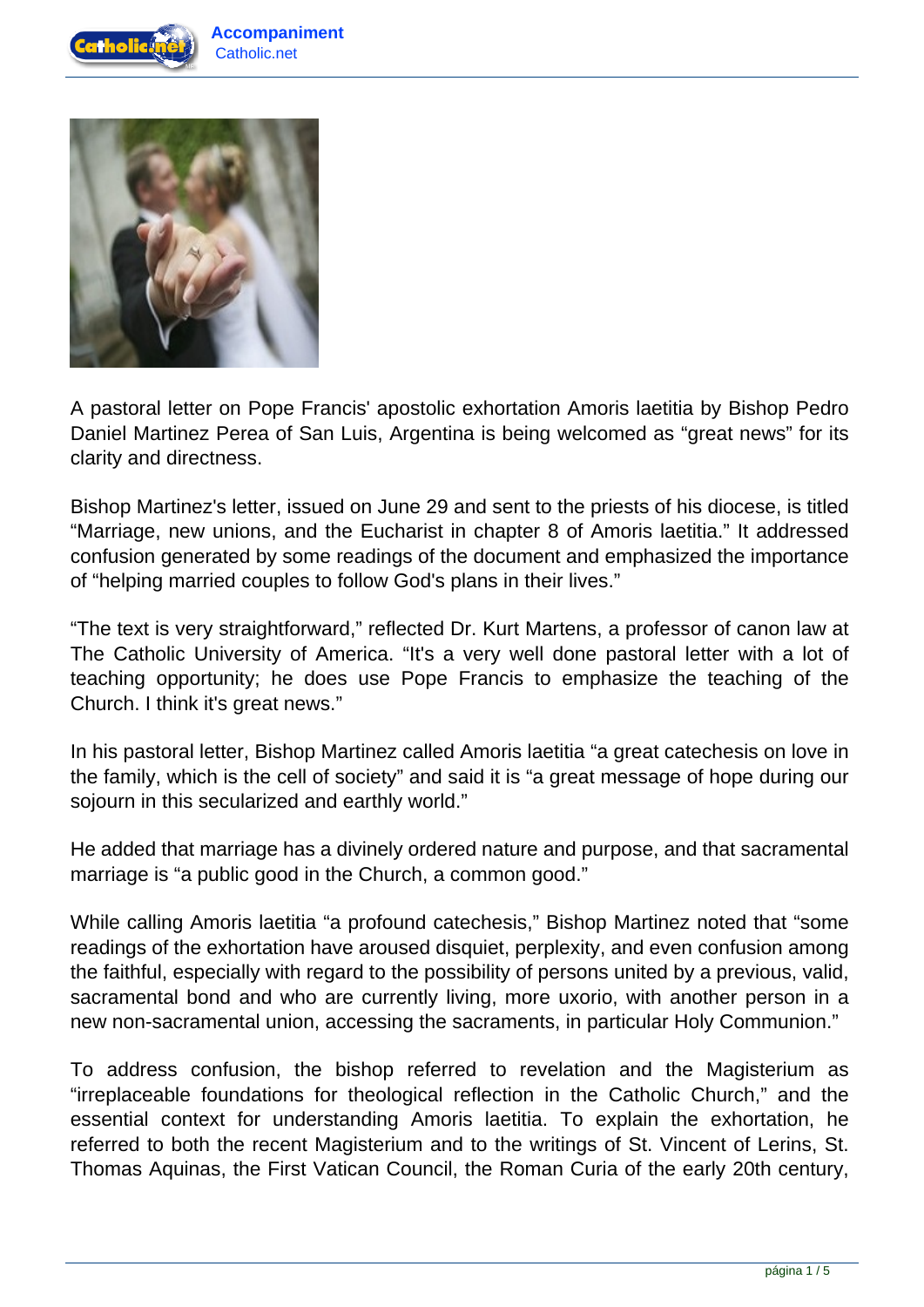

and popes from Leo XIII to St. John XXIII.

Bishop Martinez gave criteria for a theological and ecclesial reading of the argument given in his letter, referring extensively to the text of Amoris laetitia. He wrote that "the Holy Father does not intend to manifest a new moral doctrine on Christian marriage."

The bishop recalled that the bond of a ratified and consummated sacramental marriage "cannot be dissolved by any human power, neither civil nor ecclesiastical, neither by the passage of time after separation (culpable or not; brief or elongated), nor because love no longer exists between the spouses, nor by a personal conviction in conscience, even in good faith. Certainty of personal opinion regarding the invalidity of marriage is not a cause of nullity."

He explained that **the indissolubility of marriage is based the nature of "the union made by God in the spouses...In this is clearly manifested the priority of the existence of the Christian marriage over moral acts and their consequences."**

Bishop Martinez also wrote on the **"mysterious grandeur of Christian marriage" and to encourage spouses to be faithful to their vocation in the face of difficulties. He then explained the conditions for receiving Holy Communion, and the Magisterium of Amoris laetitia on the Eucharist, new unions, and pastoral conversion.**

Pope Francis encourages a "renewed apostolic zeal" in confronting challenges to married life, he wrote, adding that the complexity of situations must be taken into account so that each person can be accompanied according to God's plan, without judgment of their subjective imputability.

Before detailing possible modes of accompaniment, Bishop Martinez noted that in every case, the faithful who are separated should be helped "to do everything possible before God to try to reconcile, with an attitude of forgiveness, thus being able to re-establish the interrupted marital life."

If reconciliation is not possible, the primary canonical solution is to seek a declaration from the Church that the presumed marriage was, in fact, invalid.

If a declaration of nullity is granted, those who are in new unions and who have no impediments may approach the sacrament of confession, contract a marriage, and receive Communion, he taught.

Bishop Martinez laid out three possible points on a path of "accompaniment" in cases when a tribunal does not grant a declaration of nullity.

Until a judgment is found, those who are cohabiting with another person are invited to separate. If they continue to live together they "would be in an objective state of sin," he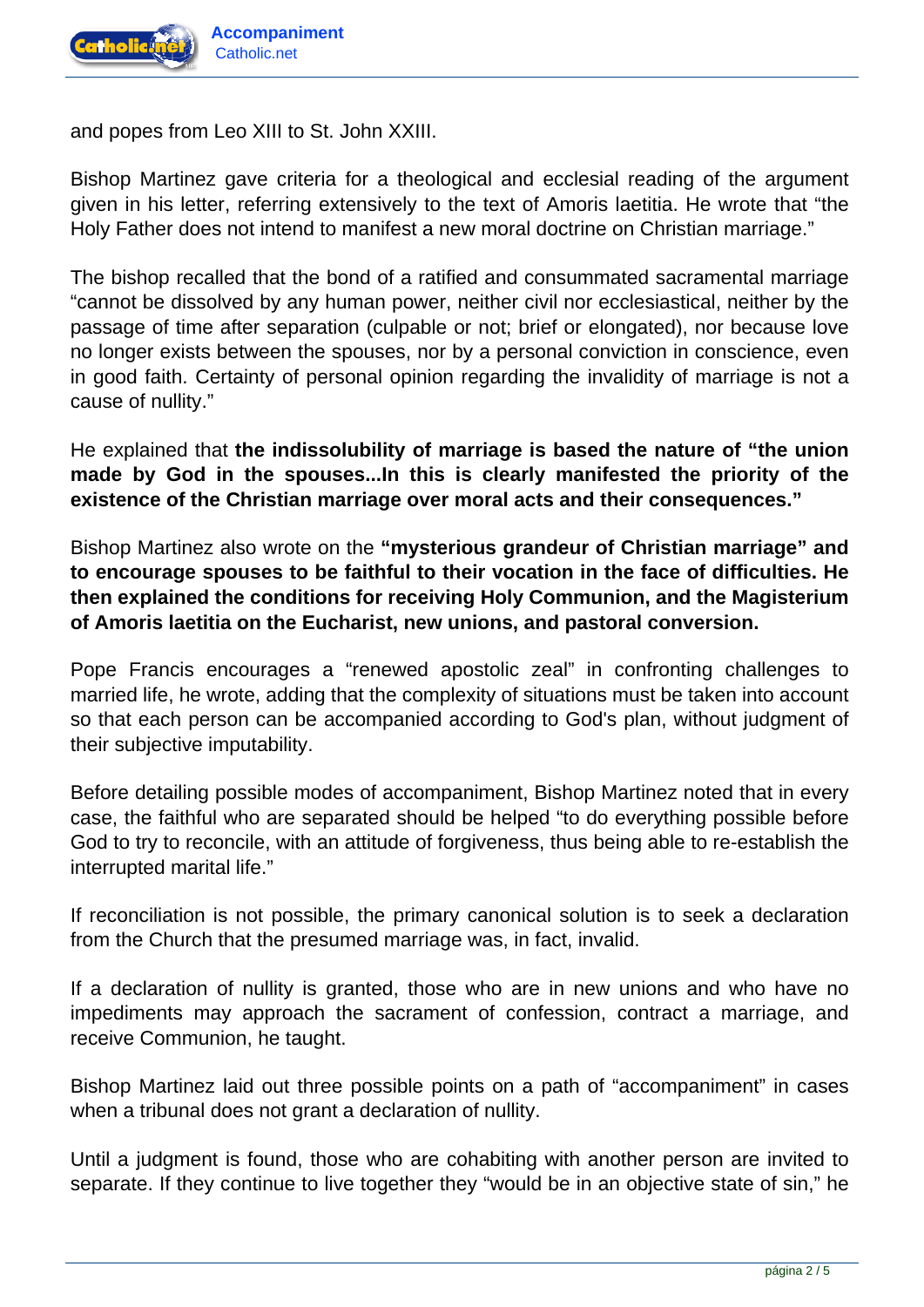

said. This makes the reception of Communion impossible, he said, because the state of life contradicts Christ's union with the Church which the Eucharist signifies and makes present.

If the divorced-and-remarried cannot separate but are willing to practice continence, abstaining from sexual relations, pastoral accompaniment will help them to come to the sacrament of confession and receive absolution, which will open the way to reception of Communion. "To persevere in Christian chastity it is particularly recommended that they approach frequently the sacrament of reconciliation to be fortified by that sacrament's grace, trusting 'in the mercy of God which is not denied anyone' if they have failed in the commitment they have taken on," he wrote, quoting from Amoris laetitia.

If responding to the Church's call to continence is not possible, then "although they cannot receive Holy Communion, we must accompany them and exhort them to cultivate a style of Christian life, since they continue to belong to the Church." Bishop Martinez explained that such persons are not to be abandoned, but to be prayed for and encouraged. He repeated the invitation of St. John Paul II that they listen to God's word, pray, and attend Mass.

For those unable to live according to the Church's call, Bishop Martinez encouraged the practice of adoration of the Blessed Sacrament, noting that the Diocese of San Luis has 12 adoration chapels which they could frequent, where they should be "accompanied to commence a path of growth in prayer, in adoration of the Eucharistic Jesus. The Sacred Heart of Jesus will work wonders in them, because he waits for everyone, to say to them as the Good Shepherd: 'Come to me, all you who are heavy burdened, and I will give you rest'."

In each of these ways of pastoral accompaniment, Bishop Martinez recalled that Pope Francis "encourages us to a paternal, pastoral dedication." He wanted his priests to remember that "our accompaniment consists, precisely, in knowing at all moments that we are loved by God, who is Love and who desires that everyone be saved and come to the knowledge of the whole Truth and to eternal happiness through the Holy Spirit." He added that it is a "a great work of spiritual mercy" to help form consciences well and in conformity with truth.

Martens told CNA that Bishop Martinez "basically says that Amoris laetitia doesn't change anything of the previous teaching; and he gets back to the teaching of John Paul II in Familiaris consortio … he does use Pope Francis to emphasize the teaching of the Church. I think it's great news."

By omitting a "conscience 'solution'", and clarifying that a personal conviction in conscience that one's marriage was invalid does not render that marriage invalid, Bishop Martinez is "on the same page" as Archbishop Charles Chaput of Philadelphia and the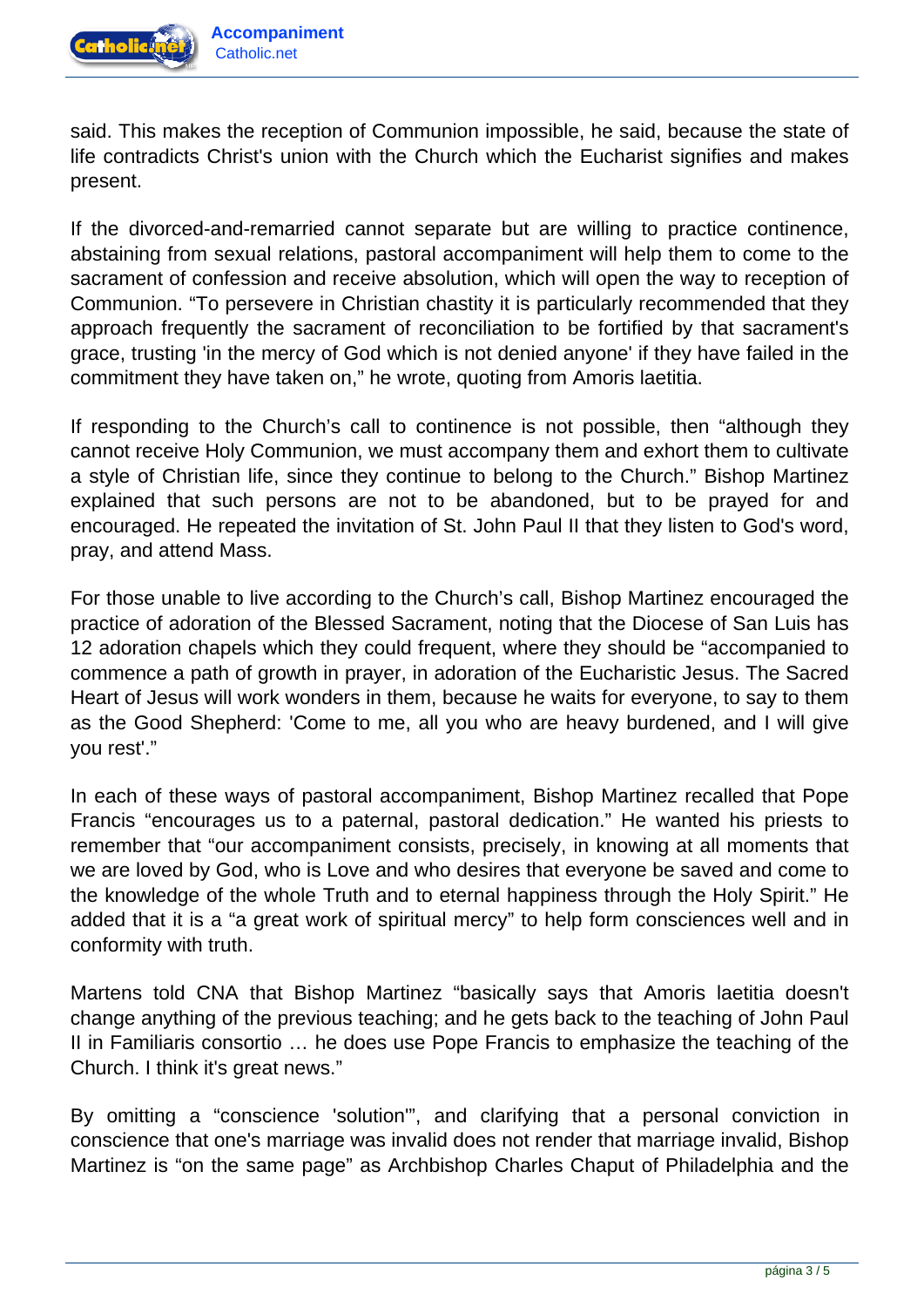

bishops of western Canada, Martens said.

"There is nothing in there in the sense of what you see in the Malta guidelines, or in what the bishops of the Buenos Aires province have said … I think it's pretty significant that also from Argentina we're hearing this voice."

Most of the bishops of Argentina who have written on Amoris laetitia have interpreted it as allowing the divorced-and-remarried, in some circumstances, to receive Communion without observing continence. The bishops of the Buenos Aires province, as well as Bishop Angel José Macin of Reconquista and Archbishop Victor Manuel Fernández, rector of the Pontifical Catholic University of Argentina, have all offered such interpretations.

Among Argentine bishops, Bishop Martinez is joined by one of his predecessors in the see of San Luis, Bishop Juan Rodolfo Laise, O.F.M. Cap. Bishop Laise was among the first signatories of a Declaration of Fidelity to the Church's Unchangeable Teaching on Marriage and to Her Uninterrupted Discipline, which was publicized Aug. 29, 2016.

Bishop Laise, who led the San Luis diocese from 1971 to 2001, signed the declaration, which reaffirms the Church's teachings on marriage and morality. More than 879,000 persons have signed the document, among whom are eight cardinals.

In his pastoral letter, Bishop Martinez also reflected on the possible causes of the exhortation's "distinct interpretations." He suggested the theological reasons for an inadequate evaluation of the ordinary Magisterium; an erroneous understanding of divine, public Revelation which sees it as a continual unfolding in history, in which the bishops can 'constitute' the deposit of faith, and not merely transmit, conserve, and defend it faithfully; and a dualistic conception of the Church, mistakenly perceiving a separation between dogma and morality, or between a visible institution and a "charismatic call."

Martens commented to CNA that understanding the nature of Amoris laetitia's teaching authority and intended purpose is critical to its interpretation.

"You can have infallible teaching proclaimed in a less solemn document," Martens explained, "and in solemn documents you can have teaching of several levels. An example of this is Evangelium vitae, the encyclical of John Paul II: some of the teaching in there is put at a higher level, and it's clear from the wording of the text."

He noted that in Amoris laetitia's third paragraph, Pope Francis "says he doesn't intend to exercise his authentic Magisterium."

"So what is he doing there? Is he giving a road map to help people, rather than to teach